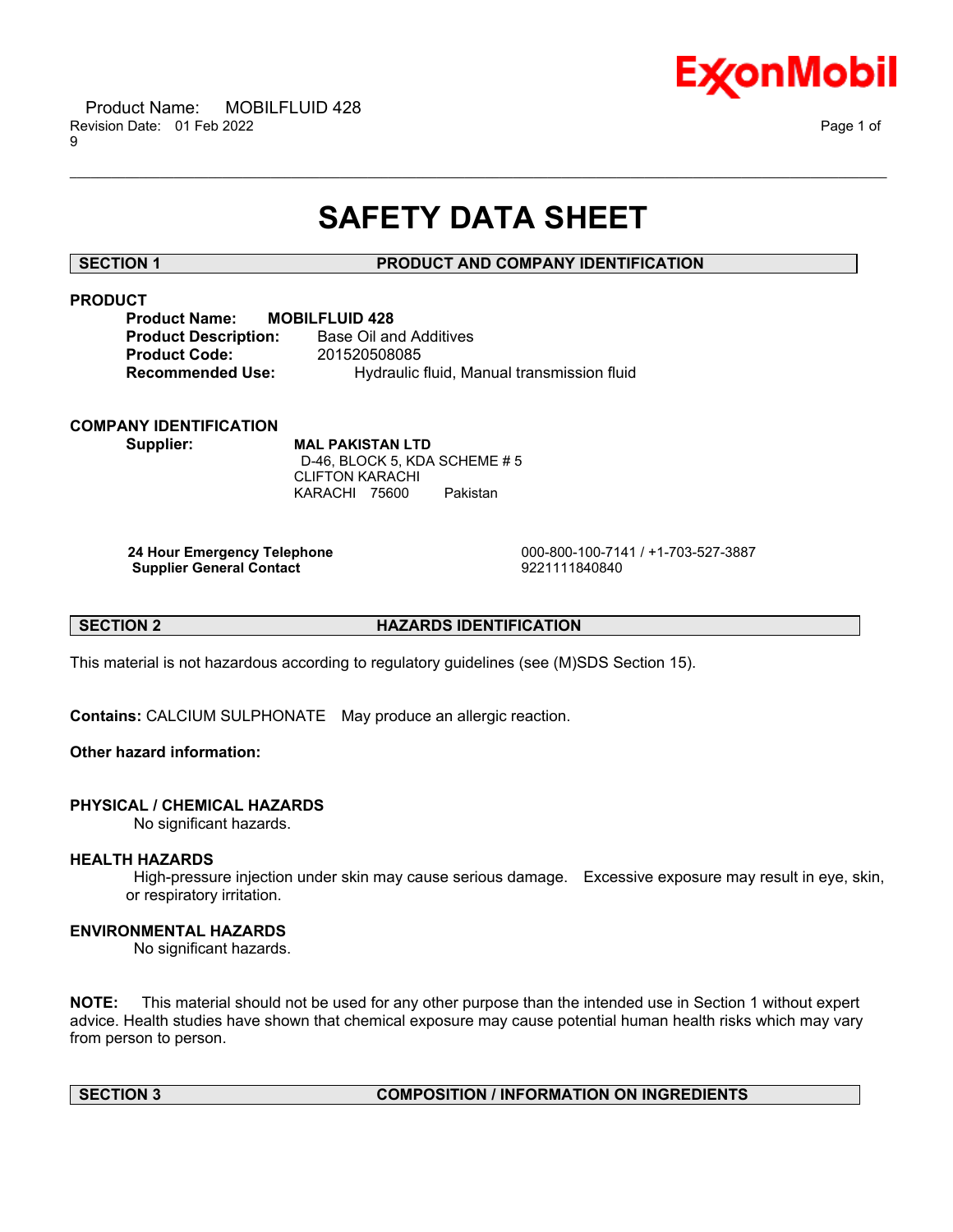

This material is defined as a mixture.

#### **Hazardous Substance(s) or Complex Substance(s) required for disclosure**

| <b>Name</b>                               | CAS#        | Concentration* | <b>GHS Hazard Codes</b> |
|-------------------------------------------|-------------|----------------|-------------------------|
| ICALCIUM BRANCHED CHAIN ALKARYL SULFONATE | 68610-84-4  | $-5\%$         | H317                    |
| ICALCIUM LONG CHAIN ALKARYL SULPHONATE    | 722503-68-6 | $-5\%$         | H317                    |
| <b>ZINC ALKYLDITHIOPHOSPHATE</b>          | 68649-42-3  | $- < 2.5\%$    | H318, H401, H411        |

\_\_\_\_\_\_\_\_\_\_\_\_\_\_\_\_\_\_\_\_\_\_\_\_\_\_\_\_\_\_\_\_\_\_\_\_\_\_\_\_\_\_\_\_\_\_\_\_\_\_\_\_\_\_\_\_\_\_\_\_\_\_\_\_\_\_\_\_\_\_\_\_\_\_\_\_\_\_\_\_\_\_\_\_\_\_\_\_\_\_\_\_\_\_\_\_\_\_\_\_\_\_\_\_\_\_\_\_\_\_\_\_\_\_\_\_\_\_

\* All concentrations are percent by weight unless ingredient is a gas. Gas concentrations are in percent by volume.

| <b>SECTION 4</b> | <b>FIRST AID MEASURES</b> |
|------------------|---------------------------|
|                  |                           |

#### **INHALATION**

Remove from further exposure. For those providing assistance, avoid exposure to yourself or others. Use adequate respiratory protection. If respiratory irritation, dizziness, nausea, or unconsciousness occurs, seek immediate medical assistance. If breathing has stopped, assist ventilation with a mechanical device or use mouth-to-mouth resuscitation.

# **SKIN CONTACT**

Wash contact areas with soap and water. If product is injected into or under the skin, or into any part of the body, regardless of the appearance of the wound or its size, the individual should be evaluated immediately by a physician as a surgical emergency. Even though initial symptoms from high pressure injection may be minimal or absent, early surgical treatment within the first few hours may significantly reduce the ultimate extent of injury.

#### **EYE CONTACT**

Flush thoroughly with water. If irritation occurs, get medical assistance.

#### **INGESTION**

First aid is normally not required. Seek medical attention if discomfort occurs.

#### **NOTE TO PHYSICIAN**

None

**SECTION 5 FIRE FIGHTING MEASURES**

# **EXTINGUISHING MEDIA**

**Appropriate Extinguishing Media:** Use water fog, foam, dry chemical or carbon dioxide (CO2) to extinguish flames.

**Inappropriate Extinguishing Media:** Straight streams of water

#### **FIRE FIGHTING**

**Fire Fighting Instructions:** Evacuate area. Prevent run-off from fire control or dilution from entering streams, sewers or drinking water supply. Fire-fighters should use standard protective equipment and in enclosed spaces, self-contained breathing apparatus (SCBA). Use water spray to cool fire exposed surfaces and to protect personnel.

**Unusual Fire Hazards:** Pressurised mists may form a flammable mixture.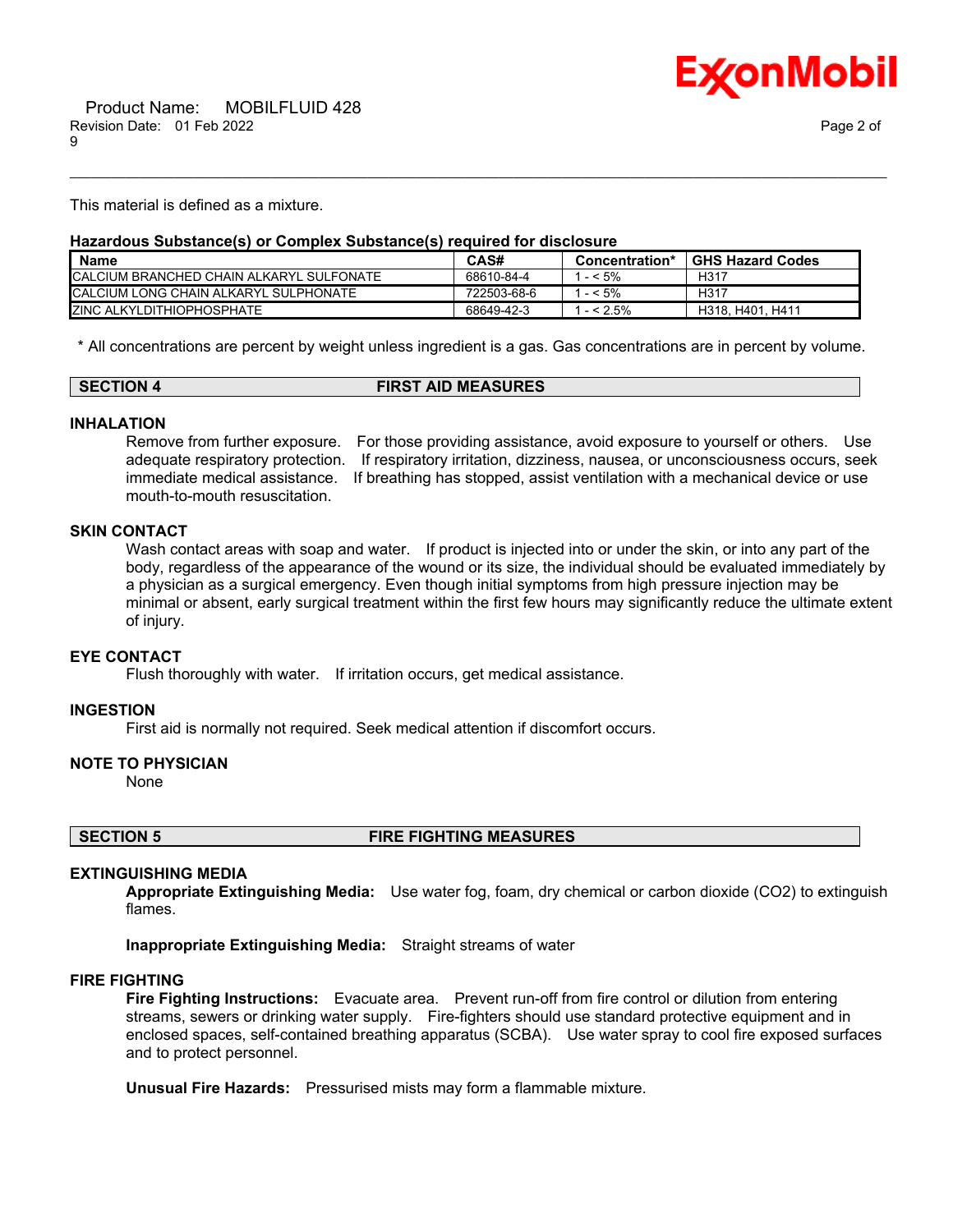**Hazardous Combustion Products:** Aldehydes, Incomplete combustion products, Oxides of carbon, Smoke, Fume, Sulphur oxides

\_\_\_\_\_\_\_\_\_\_\_\_\_\_\_\_\_\_\_\_\_\_\_\_\_\_\_\_\_\_\_\_\_\_\_\_\_\_\_\_\_\_\_\_\_\_\_\_\_\_\_\_\_\_\_\_\_\_\_\_\_\_\_\_\_\_\_\_\_\_\_\_\_\_\_\_\_\_\_\_\_\_\_\_\_\_\_\_\_\_\_\_\_\_\_\_\_\_\_\_\_\_\_\_\_\_\_\_\_\_\_\_\_\_\_\_\_\_

#### **FLAMMABILITY PROPERTIES**

**Flash Point [Method]:** >200°C (392°F) [ASTM D-92] **Flammable Limits (Approximate volume % in air):** LEL: 0.9 UEL: 7.0 **Autoignition Temperature:** N/D

# **SECTION 6 ACCIDENTAL RELEASE MEASURES**

#### **NOTIFICATION PROCEDURES**

In the event of a spill or accidental release, notify relevant authorities in accordance with all applicable regulations.

#### **PROTECTIVE MEASURES**

Avoid contact with spilled material. See Section 5 for fire fighting information. See the Hazard Identification Section for Significant Hazards. See Section 4 for First Aid Advice. See Section 8 for advice on the minimum requirements for personal protective equipment. Additional protective measures may be necessary, depending on the specific circumstances and/or the expert judgment of the emergency responders.

For emergency responders: Respiratory protection: respiratory protection will be necessary only in special cases, e.g., formation of mists. Half-face or full-face respirator with filter(s) for dust/organic vapor or Self Contained Breathing Apparatus (SCBA) can be used depending on the size of spill and potential level of exposure. If the exposure cannot be completely characterized or an oxygen deficient atmosphere is possible or anticipated, SCBA is recommended. Work gloves that are resistant to hydrocarbons are recommended. Gloves made of polyvinyl acetate (PVA) are not water-resistant and are not suitable for emergency use. Chemical goggles are recommended if splashes or contact with eyes is possible. Small spills: normal antistatic work clothes are usually adequate. Large spills: full body suit of chemical resistant, antistatic material is recommended.

### **SPILL MANAGEMENT**

**Land Spill:** Stop leak if you can do so without risk. Recover by pumping or with suitable absorbent.

**Water Spill:** Stop leak if you can do so without risk. Confine the spill immediately with booms. Warn other shipping. Remove from the surface by skimming or with suitable absorbents. Seek the advice of a specialist before using dispersants.

Water spill and land spill recommendations are based on the most likely spill scenario for this material; however, geographic conditions, wind, temperature, (and in the case of a water spill) wave and current direction and speed may greatly influence the appropriate action to be taken. For this reason, local experts should be consulted. Note: Local regulations may prescribe or limit action to be taken.

#### **ENVIRONMENTAL PRECAUTIONS**

Large Spills: Dyke far ahead of liquid spill for later recovery and disposal. Prevent entry into waterways, sewers, basements or confined areas.

# **SECTION 7 HANDLING AND STORAGE**

#### **HANDLING**

Prevent small spills and leakage to avoid slip hazard. Material can accumulate static charges which may cause an electrical spark (ignition source). When the material is handled in bulk, an electrical spark could ignite any flammable vapors from liquids or residues that may be present (e.g., during switch-loading operations). Use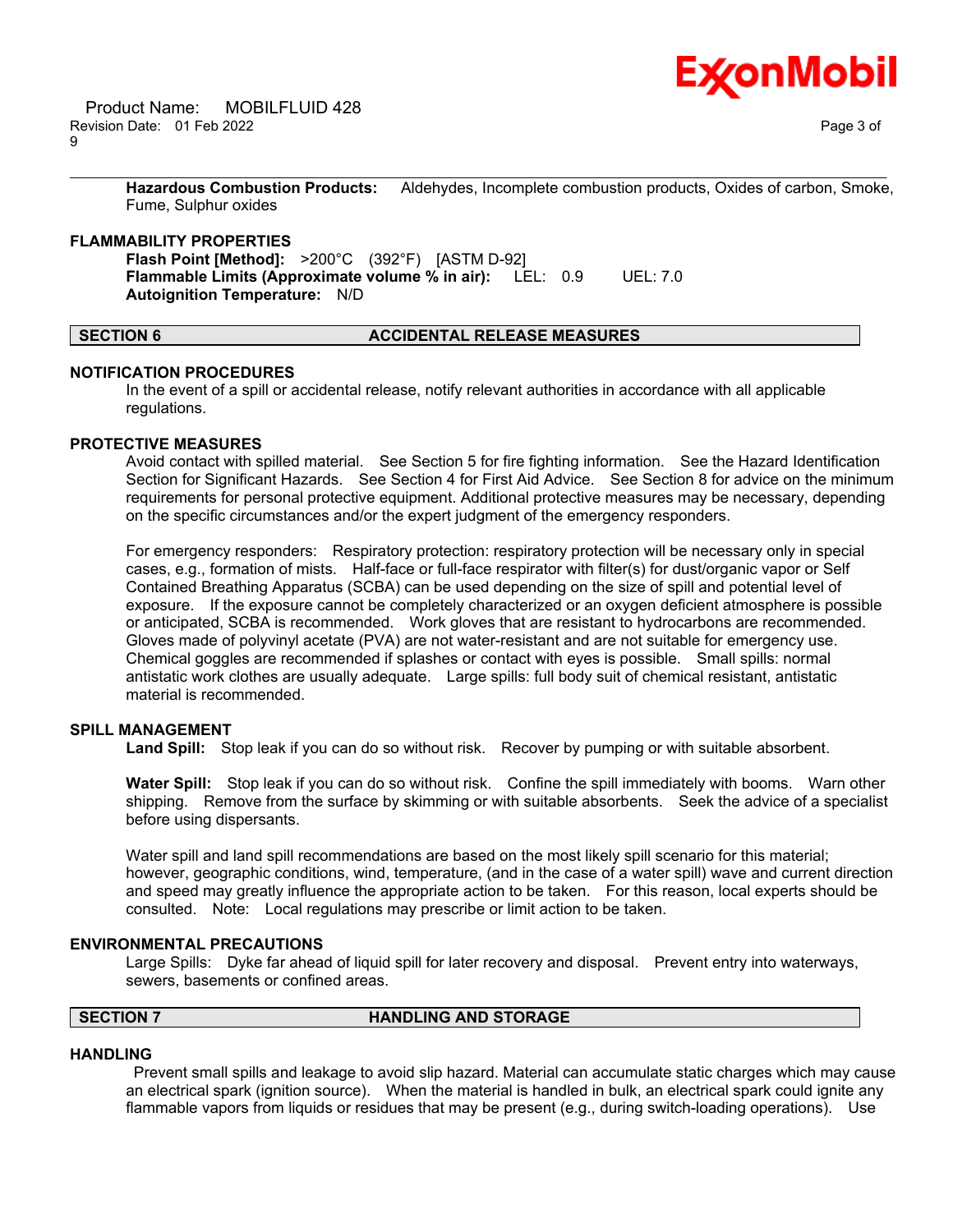

 Product Name: MOBILFLUID 428 Revision Date: 01 Feb 2022 Page 4 of 9

proper bonding and/or earthing procedures. However, bonding and earthing may not eliminate the hazard from static accumulation. Consult local applicable standards for guidance. Additional references include American Petroleum Institute 2003 (Protection Against Ignitions Arising out of Static, Lightning and Stray Currents) or National Fire Protection Agency 77 (Recommended Practice on Static Electricity) or CENELEC CLC/TR 50404 (Electrostatics - Code of practice for the avoidance of hazards due to static electricity).

\_\_\_\_\_\_\_\_\_\_\_\_\_\_\_\_\_\_\_\_\_\_\_\_\_\_\_\_\_\_\_\_\_\_\_\_\_\_\_\_\_\_\_\_\_\_\_\_\_\_\_\_\_\_\_\_\_\_\_\_\_\_\_\_\_\_\_\_\_\_\_\_\_\_\_\_\_\_\_\_\_\_\_\_\_\_\_\_\_\_\_\_\_\_\_\_\_\_\_\_\_\_\_\_\_\_\_\_\_\_\_\_\_\_\_\_\_\_

**Static Accumulator:** This material is a static accumulator.

#### **STORAGE**

The type of container used to store the material may affect static accumulation and dissipation. Do not store in open or unlabelled containers. Keep away from incompatible materials.

# **SECTION 8 EXPOSURE CONTROLS / PERSONAL PROTECTION**

**Exposure limits/standards for materials that can be formed when handling this product:** When mists/aerosols can occur the following is recommended:  $5 \text{ mg/m}^3$  - ACGIH TLV (inhalable fraction).

NOTE: Limits/standards shown for guidance only. Follow applicable regulations. **ENGINEERING CONTROLS**

The level of protection and types of controls necessary will vary depending upon potential exposure conditions. Control measures to consider:

No special requirements under ordinary conditions of use and with adequate ventilation.

### **PERSONAL PROTECTION**

Personal protective equipment selections vary based on potential exposure conditions such as applications, handling practices, concentration and ventilation. Information on the selection of protective equipment for use with this material, as provided below, is based upon intended, normal usage.

**Respiratory Protection:** If engineering controls do not maintain airborne contaminant concentrations at a level which is adequate to protect worker health, an approved respirator may be appropriate. Respirator selection, use, and maintenance must be in accordance with regulatory requirements, if applicable. Types of respirators to be considered for this material include:

No special requirements under ordinary conditions of use and with adequate ventilation. Particulate

For high airborne concentrations, use an approved supplied-air respirator, operated in positive pressure mode. Supplied air respirators with an escape bottle may be appropriate when oxygen levels are inadequate, gas/vapour warning properties are poor, or if air purifying filter capacity/rating may be exceeded.

**Hand Protection:** Any specific glove information provided is based on published literature and glove manufacturer data. Glove suitability and breakthrough time will differ depending on the specific use conditions. Contact the glove manufacturer for specific advice on glove selection and breakthrough times for your use conditions. Inspect and replace worn or damaged gloves. The types of gloves to be considered for this material include:

No protection is ordinarily required under normal conditions of use. Nitrile,Viton

**Eye Protection:** If contact is likely, safety glasses with side shields are recommended.

**Skin and Body Protection:** Any specific clothing information provided is based on published literature or manufacturer data. The types of clothing to be considered for this material include: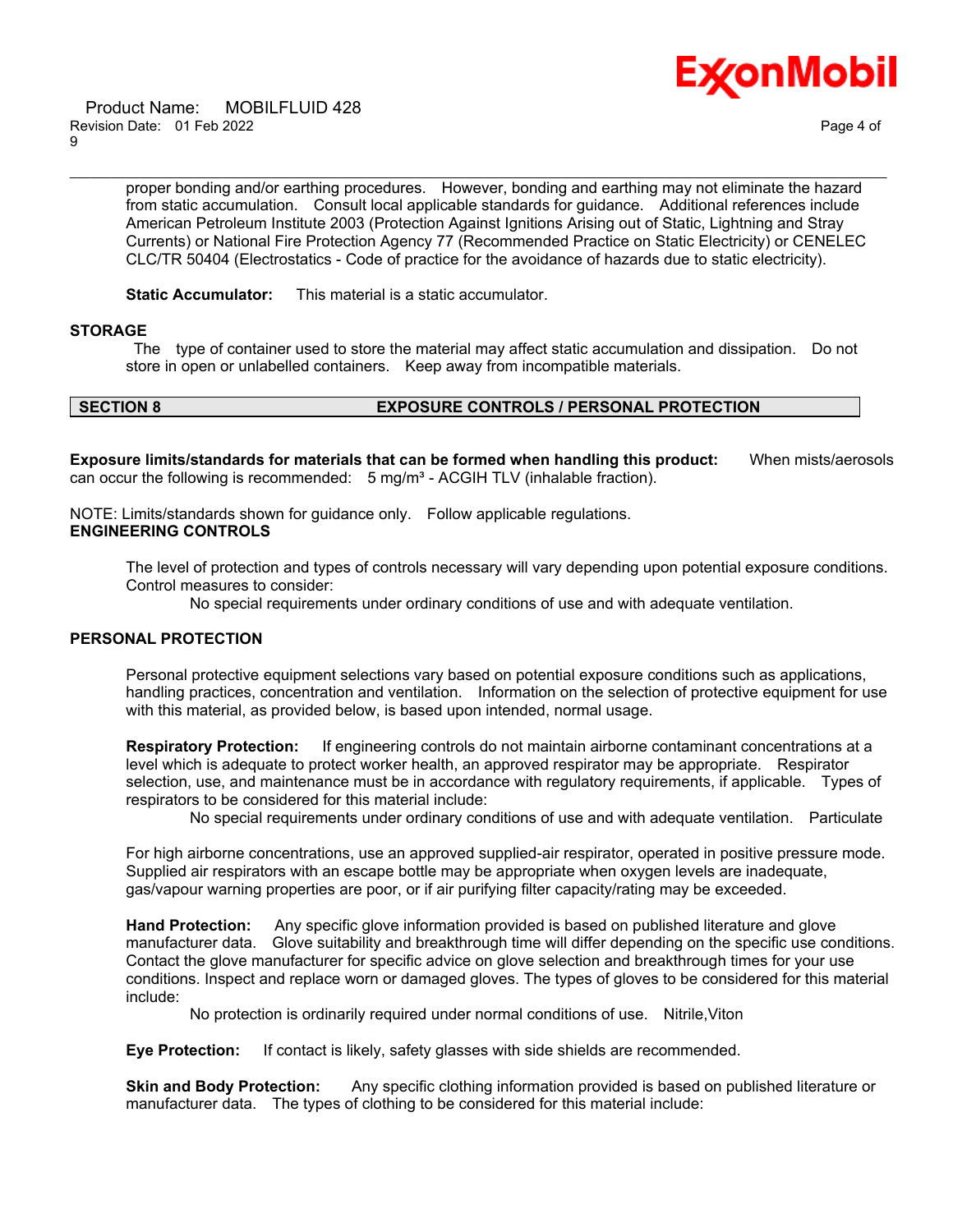

No skin protection is ordinarily required under normal conditions of use. In accordance with good industrial hygiene practices, precautions should be taken to avoid skin contact.

**Specific Hygiene Measures:** Always observe good personal hygiene measures, such as washing after handling the material and before eating, drinking, and/or smoking. Routinely wash work clothing and protective equipment to remove contaminants. Discard contaminated clothing and footwear that cannot be cleaned. Practice good housekeeping.

\_\_\_\_\_\_\_\_\_\_\_\_\_\_\_\_\_\_\_\_\_\_\_\_\_\_\_\_\_\_\_\_\_\_\_\_\_\_\_\_\_\_\_\_\_\_\_\_\_\_\_\_\_\_\_\_\_\_\_\_\_\_\_\_\_\_\_\_\_\_\_\_\_\_\_\_\_\_\_\_\_\_\_\_\_\_\_\_\_\_\_\_\_\_\_\_\_\_\_\_\_\_\_\_\_\_\_\_\_\_\_\_\_\_\_\_\_\_

### **ENVIRONMENTAL CONTROLS**

Comply with applicable environmental regulations limiting discharge to air, water and soil. Protect the environment by applying appropriate control measures to prevent or limit emissions.

# **SECTION 9 PHYSICAL AND CHEMICAL PROPERTIES**

**Note: Physical and chemical properties are provided for safety, health and environmental considerations only and may not fully represent product specifications. Contact the Supplier for additional information.**

#### **GENERAL INFORMATION**

**Physical State:** Liquid **Colour:** Pale Yellow **Odour:** Characteristic **Odour Threshold:** N/D

# **IMPORTANT HEALTH, SAFETY, AND ENVIRONMENTAL INFORMATION**

**Relative Density (at 15 °C):** 0.866 **Flammability (Solid, Gas):** N/A **Flash Point [Method]:** >200°C (392°F) [ASTM D-92] **Flammable Limits (Approximate volume % in air):** LEL: 0.9 UEL: 7.0 **Autoignition Temperature:** N/D **Boiling Point / Range:** > 316°C (601°F) **Decomposition Temperature:** N/D **Vapour Density (Air = 1):** > 2 at 101 kPa **Vapour Pressure:** < 0.013 kPa (0.1 mm Hg) at 20 °C **Evaporation Rate (n-butyl acetate = 1):** N/D **pH:** N/A **Log Pow (n-Octanol/Water Partition Coefficient):** > 3.5 **Solubility in Water:** Negligible **Viscosity:** >58 cSt (58 mm2/sec) at 40ºC | >8 cSt (8 mm2/sec) at 100°C [ASTM D 445] **Oxidizing Properties:** See Hazards Identification Section.

#### **OTHER INFORMATION**

**Freezing Point:** N/D **Melting Point:** N/A **Pour Point:** -36°C (-33°F) **DMSO Extract (mineral oil only), IP-346:** < 3 %wt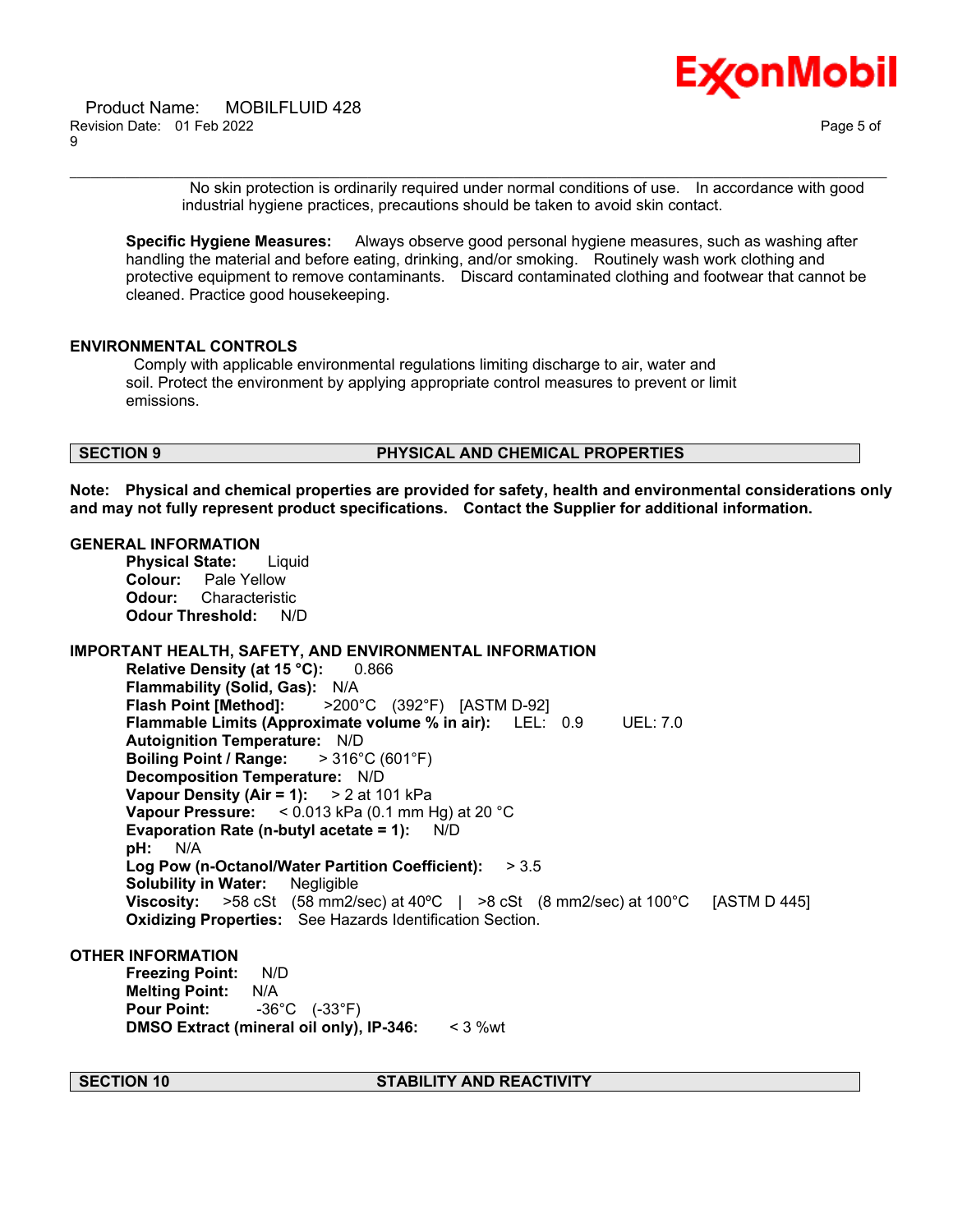

**STABILITY:** Material is stable under normal conditions.

**CONDITIONS TO AVOID:** Excessive heat. High energy sources of ignition.

**MATERIALS TO AVOID:** Strong oxidisers

**HAZARDOUS DECOMPOSITION PRODUCTS:** Material does not decompose at ambient temperatures.

**POSSIBILITY OF HAZARDOUS REACTIONS:** Hazardous polymerization will not occur.

# **SECTION 11 TOXICOLOGICAL INFORMATION**

\_\_\_\_\_\_\_\_\_\_\_\_\_\_\_\_\_\_\_\_\_\_\_\_\_\_\_\_\_\_\_\_\_\_\_\_\_\_\_\_\_\_\_\_\_\_\_\_\_\_\_\_\_\_\_\_\_\_\_\_\_\_\_\_\_\_\_\_\_\_\_\_\_\_\_\_\_\_\_\_\_\_\_\_\_\_\_\_\_\_\_\_\_\_\_\_\_\_\_\_\_\_\_\_\_\_\_\_\_\_\_\_\_\_\_\_\_\_

# **INFORMATION ON TOXICOLOGICAL EFFECTS**

| <b>Hazard Class</b>                                               | <b>Conclusion / Remarks</b>                                                                                       |
|-------------------------------------------------------------------|-------------------------------------------------------------------------------------------------------------------|
| Inhalation                                                        |                                                                                                                   |
| Acute Toxicity: No end point data for<br>lmaterial.               | Minimally Toxic. Based on assessment of the components.                                                           |
| Irritation: No end point data for material.                       | Negligible hazard at ambient/normal handling temperatures.                                                        |
| Ingestion                                                         |                                                                                                                   |
| Acute Toxicity: No end point data for<br>material.                | Minimally Toxic. Based on assessment of the components.                                                           |
| <b>Skin</b>                                                       |                                                                                                                   |
| Acute Toxicity: No end point data for<br>Imaterial.               | Minimally Toxic. Based on assessment of the components.                                                           |
| Skin Corrosion/Irritation: No end point data<br>for material.     | Negligible irritation to skin at ambient temperatures. Based on<br>assessment of the components.                  |
| <b>Eye</b>                                                        |                                                                                                                   |
| Serious Eye Damage/Irritation: No end point<br>data for material. | May cause mild, short-lasting discomfort to eyes. Based on<br>assessment of the components.                       |
| <b>Sensitisation</b>                                              |                                                                                                                   |
| Respiratory Sensitization: No end point data<br>for material.     | Not expected to be a respiratory sensitizer.                                                                      |
| Skin Sensitization: No end point data for<br>lmaterial.           | Not expected to be a skin sensitizer. Based on assessment of the<br>components.                                   |
| <b>Aspiration: Data available.</b>                                | Not expected to be an aspiration hazard. Based on physico-<br>chemical properties of the material.                |
| Germ Cell Mutagenicity: No end point data<br>for material.        | Not expected to be a germ cell mutagen. Based on assessment of<br>the components.                                 |
| Carcinogenicity: No end point data for<br>material.               | Not expected to cause cancer. Based on assessment of the<br>components.                                           |
| Reproductive Toxicity: No end point data<br>lfor material.        | Not expected to be a reproductive toxicant. Based on assessment<br>of the components.                             |
| Lactation: No end point data for material.                        | Not expected to cause harm to breast-fed children.                                                                |
| <b>Specific Target Organ Toxicity (STOT)</b>                      |                                                                                                                   |
| Single Exposure: No end point data for<br>lmaterial.              | Not expected to cause organ damage from a single exposure.                                                        |
| Repeated Exposure: No end point data for<br>material.             | Not expected to cause organ damage from prolonged or repeated<br>exposure. Based on assessment of the components. |

**OTHER INFORMATION**

 **For the product itself:**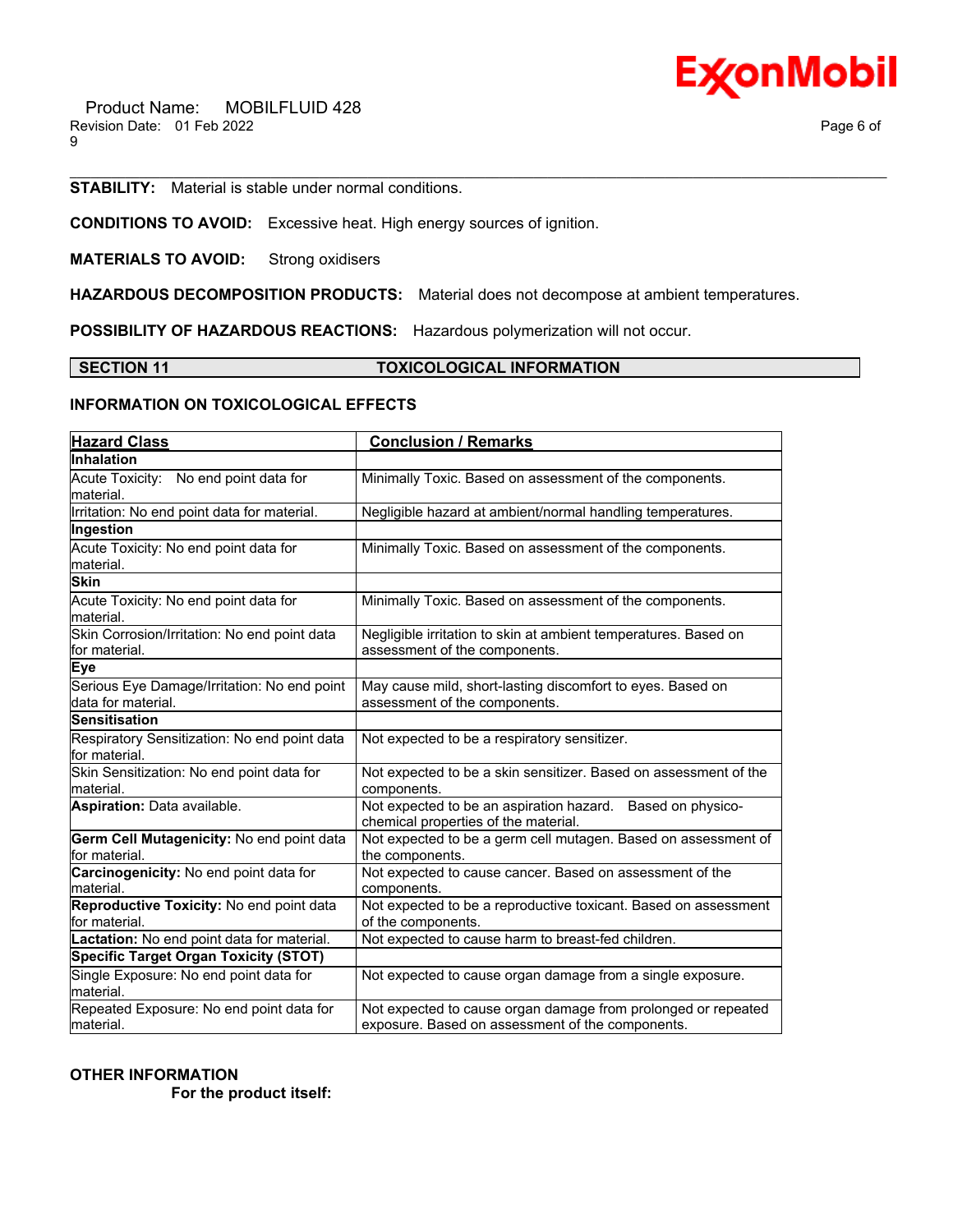Product Name: MOBILFLUID 428 Revision Date: 01 Feb 2022 Page 7 of 9



\_\_\_\_\_\_\_\_\_\_\_\_\_\_\_\_\_\_\_\_\_\_\_\_\_\_\_\_\_\_\_\_\_\_\_\_\_\_\_\_\_\_\_\_\_\_\_\_\_\_\_\_\_\_\_\_\_\_\_\_\_\_\_\_\_\_\_\_\_\_\_\_\_\_\_\_\_\_\_\_\_\_\_\_\_\_\_\_\_\_\_\_\_\_\_\_\_\_\_\_\_\_\_\_\_\_\_\_\_\_\_\_\_\_\_\_\_\_ Component concentrations in this formulation would not be expected to cause skin sensitization, based on tests of the components, this formulation, or similar formulations.

**Contains:**

Base oil severely refined: Not carcinogenic in animal studies. Representative material passes IP-346, Modified Ames test, and/or other screening tests. Dermal and inhalation studies showed minimal effects; lung non-specific infiltration of immune cells, oil deposition and minimal granuloma formation. Not sensitising in test animals.

### **IARC Classification:**

**The following ingredients are cited on the lists below:** None.

|              | --REGULATORY LISTS SEARCHED-- |               |  |
|--------------|-------------------------------|---------------|--|
| $1 = IARC 1$ | $2 = IARC$ 2A                 | $3 = IARC 2B$ |  |

#### **SECTION 12 ECOLOGICAL INFORMATION**

The information given is based on data for the material, components of the material, or for similar materials, through the application of bridging principals.

#### **ECOTOXICITY**

Material -- Not expected to be harmful to aquatic organisms.

#### **MOBILITY**

 Base oil component -- Low solubility and floats and is expected to migrate from water to the land. Expected to partition to sediment and wastewater solids.

# **PERSISTENCE AND DEGRADABILITY**

**Biodegradation:**

Base oil component -- Expected to be inherently biodegradable

## **BIOACCUMULATION POTENTIAL**

 Base oil component -- Has the potential to bioaccumulate, however metabolism or physical properties may reduce the bioconcentration or limit bioavailability.

# **SECTION 13 DISPOSAL CONSIDERATIONS**

Disposal recommendations based on material as supplied. Disposal must be in accordance with current applicable laws and regulations, and material characteristics at time of disposal.

### **DISPOSAL RECOMMENDATIONS**

Product is suitable for burning in an enclosed controlled burner for fuel value or disposal by supervised incineration at very high temperatures to prevent formation of undesirable combustion products.

**Empty Container Warning** Empty Container Warning (where applicable): Empty containers may contain residue and can be dangerous. Do not attempt to refill or clean containers without proper instructions. Empty drums should be completely drained and safely stored until appropriately reconditioned or disposed. Empty containers should be taken for recycling, recovery, or disposal through suitably qualified or licensed contractor and in accordance with governmental regulations. DO NOT PRESSURISE, CUT, WELD, BRAZE, SOLDER, DRILL, GRIND, OR EXPOSE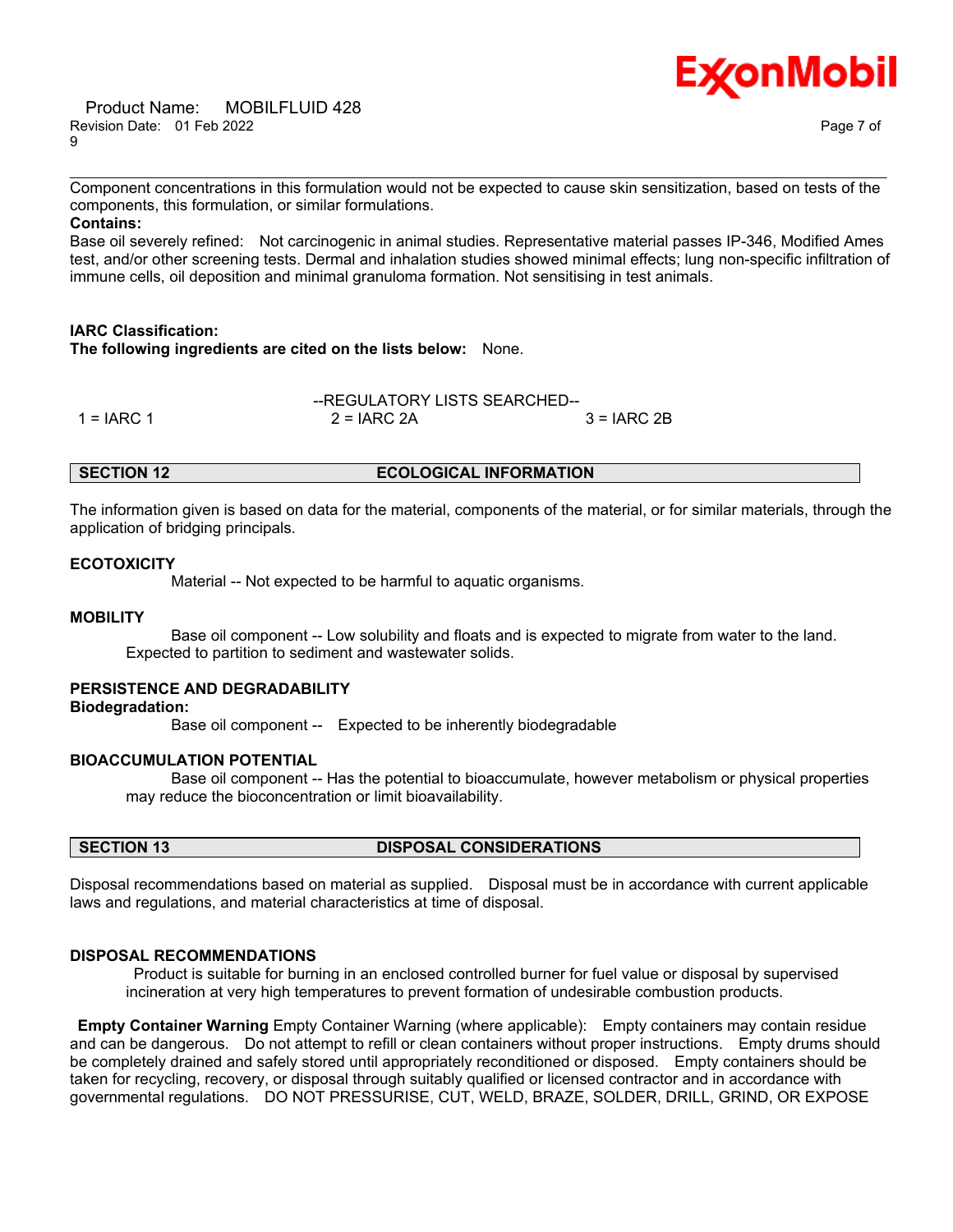

\_\_\_\_\_\_\_\_\_\_\_\_\_\_\_\_\_\_\_\_\_\_\_\_\_\_\_\_\_\_\_\_\_\_\_\_\_\_\_\_\_\_\_\_\_\_\_\_\_\_\_\_\_\_\_\_\_\_\_\_\_\_\_\_\_\_\_\_\_\_\_\_\_\_\_\_\_\_\_\_\_\_\_\_\_\_\_\_\_\_\_\_\_\_\_\_\_\_\_\_\_\_\_\_\_\_\_\_\_\_\_\_\_\_\_\_\_\_ SUCH CONTAINERS TO HEAT, FLAME, SPARKS, STATIC ELECTRICITY, OR OTHER SOURCES OF IGNITION. THEY MAY EXPLODE AND CAUSE INJURY OR DEATH.

# **SECTION 14 TRANSPORT INFORMATION**

**LAND** : Not Regulated for Land Transport

**SEA (IMDG):** Not Regulated for Sea Transport according to IMDG-Code

**Marine Pollutant:** No

**AIR (IATA):** Not Regulated for Air Transport

#### **SECTION 15 REGULATORY INFORMATION**

This material is not considered hazardous according to the Classification of Chemicals based on Globally Harmonized System of Classification and Labelling of Chemicals (GHS).

# **REGULATORY STATUS AND APPLICABLE LAWS AND REGULATIONS**

**Listed or exempt from listing/notification on the following chemical inventories :** AIIC, DSL, ENCS, ISHL, KECI, PICCS, TCSI, TSCA

#### **SECTION 16 OTHER INFORMATION**

**N/D = Not determined, N/A = Not applicable**

**KEY TO THE H-CODES CONTAINED IN SECTION 3 OF THIS DOCUMENT (for information only):**

H317: May cause allergic skin reaction; Skin Sensitisation, Cat 1

H318: Causes serious eye damage; Serious Eye Damage/Irr, Cat 1

H401: Toxic to aquatic life; Acute Env Tox, Cat 2

H411: Toxic to aquatic life with long lasting effects; Chronic Env Tox, Cat 2

### **THIS SAFETY DATA SHEET CONTAINS THE FOLLOWING REVISIONS:**

No revision information

The information and recommendations contained herein are, to the best of ExxonMobil's knowledge and belief, accurate and reliable as of the date issued. You can contact ExxonMobil to insure that this document is the most current available from ExxonMobil. The information and recommendations are offered for the user's consideration and examination. It is the user's responsibility to satisfy itself that the product is suitable for the intended use. If buyer repackages this product, it is the user's responsibility to insure proper health, safety and other necessary information is included with and/or on the container. Appropriate warnings and safe-handling procedures should be provided to handlers and users. Alteration of this document is strictly prohibited. Except to the extent required by law, republication or retransmission of this document, in whole or in part, is not permitted. The term, "ExxonMobil" is used for convenience, and may include any one or more of ExxonMobil Chemical Company, Exxon Mobil Corporation, or any affiliates in which they directly or indirectly hold any interest.

-----------------------------------------------------------------------------------------------------------------------------------------------------